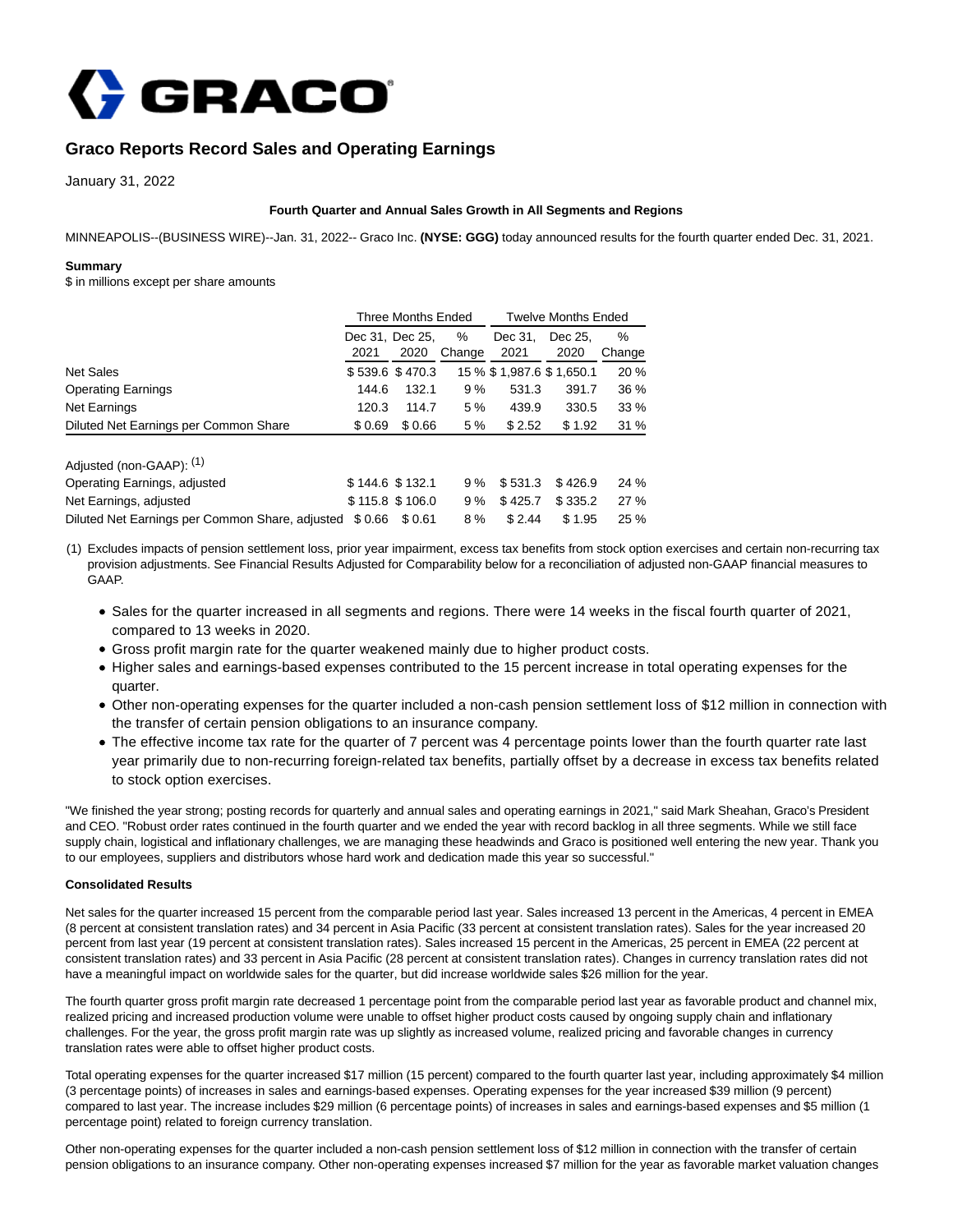on investments held to fund certain retirement benefits liabilities partially offset the pension settlement loss.

The effective income tax rate was 7 percent for the quarter and 13 percent for the year. Adjusted to exclude the impacts of excess tax benefits from stock option exercises and non-recurring foreign-related tax benefits (see Financial Results Adjusted for Comparability below), the adjusted effective income tax rate was 18 percent for the quarter and year.

## **Segment Results**

Management assesses performance of segments by reference to operating earnings excluding unallocated corporate expenses. For a reconciliation of segment operating earnings to consolidated operating earnings, refer to the segment information table included in the financial statement section of this release. Certain measurements of segment operations are summarized below:

|                                             | Three Months |                   |                                                             | Twelve Months |                 |         |
|---------------------------------------------|--------------|-------------------|-------------------------------------------------------------|---------------|-----------------|---------|
|                                             |              |                   | Industrial Process Contractor Industrial Process Contractor |               |                 |         |
| Net Sales (in millions)                     |              | $$239.9$ $$112.8$ | \$186.9                                                     |               | \$840.3 \$397.6 | \$749.7 |
| Percentage change from last year            |              |                   |                                                             |               |                 |         |
| Sales                                       | 13%          | 35 %              | 7 %                                                         | 24%           | 22%             | 16 %    |
| Operating earnings                          | 13%          | 41 %              | (12) %                                                      | 31%           | 41 %            | 3%      |
| Operating earnings as a percentage of sales |              |                   |                                                             |               |                 |         |
| 2021                                        | 37%          | 23%               | 19%                                                         | 35%           | 23%             | 23 %    |
| 2020                                        | 37 %         | 22%               | 23 %                                                        | $33\%$        | 20%             | 25 %    |

Components of net sales change by geographic region for the Industrial segment were as follows:

|              | Three Months        |                             |       |        | Twelve Months |                                       |       |            |
|--------------|---------------------|-----------------------------|-------|--------|---------------|---------------------------------------|-------|------------|
|              | Volume<br>and Price | Acquisitions Currency Total |       | Volume |               | and Price Acquisitions Currency Total |       |            |
| Americas     | 17%                 | 0%                          | 0%    | 17%    | <b>20%</b>    | $0\%$                                 | $0\%$ | <b>20%</b> |
| <b>EMEA</b>  | (2)%                | 3%                          | (3)%  | (2)%   | 19%           | 2%                                    | 3%    | 24%        |
| Asia Pacific | 26%                 | $0\%$                       | $0\%$ | 26%    | 25%           | 0%                                    | 5%    | 30%        |
| Consolidated | 13%                 | 1%                          | (1)%  | 13%    | <b>21%</b>    | 1%                                    | 2%    | 24%        |

Improved worldwide economic activity drove Industrial segment sales higher for the quarter and year. Organic sales declined in EMEA for the quarter due to timing of finishing system sales and other project activity. The operating margin rate for the quarter was flat compared to the prior year as favorable product and channel mix, increased production volume and realized pricing offset the impacts of higher product costs and increased sales and earnings-based expenses. For the year, the operating margin rate increased mostly due to higher production volume, favorable product and channel mix and realized pricing.

Components of net sales change by geographic region for the Process segment were as follows:

|              | <b>Three Months</b> |                             |    |     | <b>Twelve Months</b>                                              |         |                |     |
|--------------|---------------------|-----------------------------|----|-----|-------------------------------------------------------------------|---------|----------------|-----|
|              | Volume<br>and Price | Acquisitions Currency Total |    |     | Acquisitions<br>Volume<br>and<br>and Price<br><b>Divestitures</b> |         | Currency Total |     |
| Americas     | 27%                 | $0\%$                       | 0% | 27% | 17%                                                               | 0%      | 1%             | 18% |
| <b>EMEA</b>  | 25%                 | $0\%$                       | 0% | 25% | 14%                                                               | (5)%    | 4%             | 13% |
| Asia Pacific | 67%                 | $0\%$                       | 0% | 67% | 48%                                                               | (10)%   | 5%             | 43% |
| Consolidated | 35%                 | 0%                          | 0% | 35% | 23%                                                               | $(3)\%$ | 2%             | 22% |

The Process segment had organic sales growth in all divisions and regions for the quarter and year. Operating margin rates for this segment improved by 1 percentage point for the quarter and 3 percentage points for the year, as increased production volume and expense leverage more than offset the adverse effects of higher product costs and increased sales and earnings-based expenses.

Components of net sales change by geographic region for the Contractor segment were as follows:

|              | Three Months        |                                                                   |      |     | <b>Twelve Months</b> |       |       |     |
|--------------|---------------------|-------------------------------------------------------------------|------|-----|----------------------|-------|-------|-----|
|              | Volume<br>and Price | Acquisitions Currency Total and Price Acquisitions Currency Total |      |     | Volume               |       |       |     |
| Americas     | 5%                  | 0%                                                                | 0%   | 5%  | 11%                  | 0%    | $1\%$ | 12% |
| <b>EMEA</b>  | 14%                 | $0\%$                                                             | (3)% | 11% | 28%                  | $0\%$ | 4%    | 32% |
| Asia Pacific | 20%                 | $0\%$                                                             | (1)% | 19% | 21%                  | $0\%$ | 6%    | 27% |
| Consolidated | 8%                  | 0%                                                                | (1)% | 7%  | 15%                  | $0\%$ | 1%    | 16% |

Contractor segment sales increased for the quarter and year due to continued strength in North American construction markets and improved demand in the EMEA and Asia Pacific regions. Higher product costs due to ongoing supply chain and inflationary challenges led to a 4 percentage point decrease in the operating margin rate for the quarter and a 2 percentage point decrease for the year.

#### **Outlook**

"We are initiating an outlook for the full-year 2022 of high single-digit sales growth on an organic, constant currency basis, with positive expectations in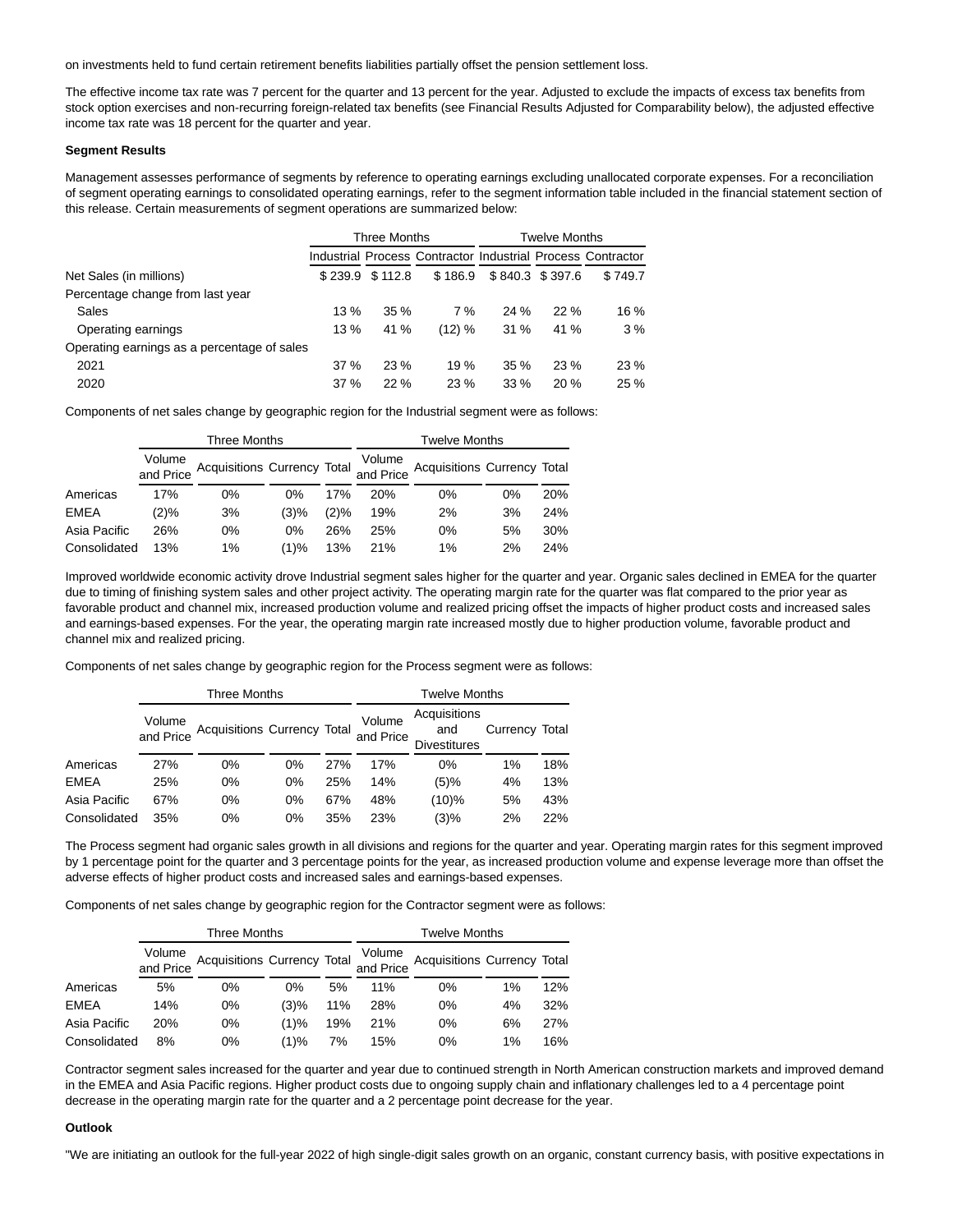every region and reportable segment," said Sheahan. "Our pricing actions coupled with strong demand levels across all major end markets and product categories should set us up for another strong year."

### **2022 Change in Organizational Structure**

As previously announced, effective Jan. 1, 2022, our high performance coatings and foam product offerings within the Applied Fluid Technologies division of the Industrial segment were realigned and are now managed under the Contractor segment. High performance coatings and foam equipment consists of two-component proportioning systems to spray foam for insulating building walls, roofs, water heaters, refrigerators, hot tubs and other items and polyurea coatings applied on storage tanks, pipes, roofs, truck beds, concrete and other items. These product offerings also include equipment that sprays specialty coatings for protection and fireproofing and vapor-abrasive blasting equipment. The change will allow segment leadership to address overlap of markets, products, end users and distributors between the contractor-focused businesses.

Segment operating results will be reported under the new organizational structure in the first quarter of 2022, in connection with the effective date of the realignment. Historic segment information restated to conform to the new organizational structure is available as supplemental financial information on the Company's website at [www.graco.com.](https://cts.businesswire.com/ct/CT?id=smartlink&url=http%3A%2F%2Fwww.graco.com&esheet=52571430&newsitemid=20220131005792&lan=en-US&anchor=www.graco.com&index=1&md5=d956c25b897b2687c0246d3922312392)

## **Financial Results Adjusted for Comparability**

Excluding the impact of the pension settlement loss, prior year impairment, excess tax benefits related to stock option exercises and certain tax provision adjustments presents a more consistent basis for comparison of financial results. A calculation of the non-GAAP measurements of adjusted operating earnings, earnings before income taxes, income taxes, effective income tax rates, net earnings and diluted earnings per share follows (in millions except per share amounts):

|                                          |                 |                 | Three Months Ended Twelve Months Ended |                 |
|------------------------------------------|-----------------|-----------------|----------------------------------------|-----------------|
|                                          | Dec 31.<br>2021 | Dec 25,<br>2020 | Dec 31,<br>2021                        | Dec 25,<br>2020 |
| Operating earnings, as reported          | \$144.6         | \$132.1         | \$531.3                                | \$391.7         |
| Impairment                               |                 |                 |                                        | 35.2            |
| Operating earnings, adjusted             | \$144.6         | \$132.1         | \$531.3                                | \$426.9         |
| Earnings before income taxes             | \$129.3         | \$129.5         | \$508.5                                | \$374.7         |
| Impairment                               |                 |                 |                                        | 35.2            |
| Pension settlement loss                  | 12.0            |                 | 12.0                                   |                 |
| Earnings before income taxes, adjusted   | \$141.3         | \$129.5         | \$520.5                                | \$409.9         |
| Income taxes, as reported                | \$9.0           | \$14.8          | \$68.6                                 | \$44.2          |
| Impairment tax benefit                   |                 |                 |                                        | 1.2             |
| Pension settlement tax effect            | 2.5             |                 | 2.5                                    |                 |
| Excess tax benefit from option exercises | 2.7             | 8.7             | 11.5                                   | 21.3            |
| Other non-recurring tax benefit          | 11.3            |                 | 12.2                                   | 8.0             |
| Income taxes, adjusted                   | \$25.5          | \$23.5          | \$94.8                                 | \$74.7          |
| Effective income tax rate                |                 |                 |                                        |                 |
| As reported                              | 7.0%            | 11.4 %          | 13.5%                                  | 11.8%           |
| Adjusted                                 | 18.1%           | 18.1%           | 18.2%                                  | 18.2%           |
| Net Earnings, as reported                | \$120.3         | \$114.7         | \$439.9                                | \$330.5         |
| Impairment, net                          |                 |                 |                                        | 34.0            |
| Pension settlement loss, net of tax      | 9.5             |                 | 9.5                                    |                 |
| Excess tax benefit from option exercises | (2.7)           | (8.7)           | (11.5)                                 | (21.3)          |
| Other non-recurring tax benefit          | (11.3)          |                 | (12.2)                                 | (8.0)           |
| Net Earnings, adjusted                   | \$115.8         | \$106.0         | \$425.7                                | \$335.2         |
| Weighted Average Diluted Shares          | 174.9           | 173.2           | 174.5                                  | 172.0           |
| Diluted Earnings per Share               |                 |                 |                                        |                 |
| As reported                              | \$0.69          | \$0.66          | \$2.52                                 | \$1.92          |
| Adjusted                                 | \$0.66          | \$0.61          | \$2.44                                 | \$1.95          |

#### **Cautionary Statement Regarding Forward-Looking Statements**

The Company desires to take advantage of the "safe harbor" provisions regarding forward-looking statements of the Private Securities Litigation Reform Act of 1995 and is filing this Cautionary Statement in order to do so. From time to time various forms filed by our Company with the Securities and Exchange Commission, including our Form 10-K, Form 10-Qs and Form 8-Ks, and other disclosures, including our overview report, press releases, earnings releases, analyst briefings, conference calls and other written documents or oral statements released by our Company, may contain forward-looking statements. Forward-looking statements generally use words such as "expect," "foresee," "anticipate," "believe," "project," "should," "estimate," "will," and similar expressions, and reflect our Company's expectations concerning the future. All forecasts and projections are forward-looking statements. Forward-looking statements are based upon currently available information, but various risks and uncertainties may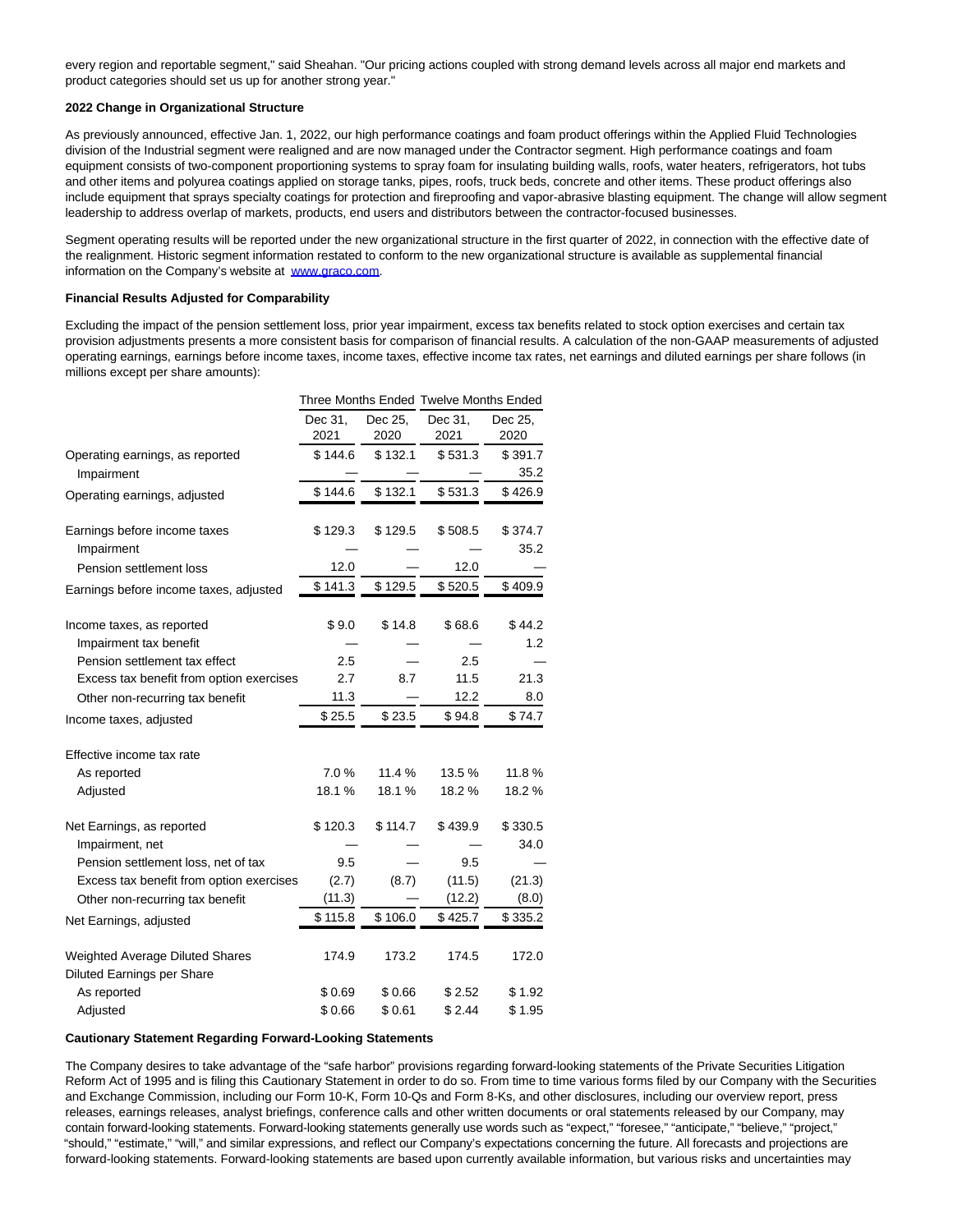cause our Company's actual results to differ materially from those expressed in these statements. The Company undertakes no obligation to update these statements in light of new information or future events.

Future results could differ materially from those expressed due to the impact of changes in various factors. These risk factors include, but are not limited to: the impact of the COVID-19 pandemic on our business; economic conditions in the United States and other major world economies; our Company's growth strategies, which include making acquisitions, investing in new products, expanding geographically and targeting new industries; changes in currency translation rates; the ability to meet our customers' needs and changes in product demand; supply interruptions or delays; security breaches; new entrants who copy our products or infringe on our intellectual property; risks incident to conducting business internationally; catastrophic events; changes in laws and regulations; compliance with anti-corruption and trade laws; changes in tax rates or the adoption of new tax legislation; the possibility of asset impairments if acquired businesses do not meet performance expectations; political instability; results of and costs associated with litigation, administrative proceedings and regulatory reviews incident to our business; our ability to attract, develop and retain qualified personnel; the possibility of decline in purchases from a few large customers of the Contractor segment; variations in activity in the construction, automotive, mining and oil and natural gas industries; and the impact of declines in interest rates, asset values and investment returns on pension costs and required pension contributions. Please refer to Item 1A of our Annual Report on Form 10-K for fiscal year 2020 (and most recent Form 10-Q) for a more comprehensive discussion of these and other risk factors. These reports are available on the Company's website at [www.graco.com a](https://cts.businesswire.com/ct/CT?id=smartlink&url=http%3A%2F%2Fwww.graco.com&esheet=52571430&newsitemid=20220131005792&lan=en-US&anchor=www.graco.com&index=2&md5=0df3eaf2f8b8c63c056516ec699b6be2)nd the Securities and Exchange Commission's website at [www.sec.gov.](https://cts.businesswire.com/ct/CT?id=smartlink&url=http%3A%2F%2Fwww.sec.gov&esheet=52571430&newsitemid=20220131005792&lan=en-US&anchor=www.sec.gov&index=3&md5=f35caccb8313ba162aadb815d21bc64c) Shareholders, potential investors and other readers are urged to consider these factors in evaluating forward-looking statements and are cautioned not to place undue reliance on such forward-looking statements.

Investors should realize that factors other than those identified above and in Item 1A might prove important to the Company's future results. It is not possible for management to identify each and every factor that may have an impact on the Company's operations in the future as new factors can develop from time to time.

## **Conference Call**

Graco management will hold a conference call, including slides via webcast, with analysts and institutional investors on Tuesday, Feb. 1, 2022, at 11 a.m. ET, 10 a.m. CT, to discuss Graco's fourth quarter results.

A real-time listen-only webcast of the conference call will be broadcast by Nasdaq. Individuals can access the call and view the slides on the Company's website at [www.graco.com.](https://cts.businesswire.com/ct/CT?id=smartlink&url=http%3A%2F%2Fwww.graco.com&esheet=52571430&newsitemid=20220131005792&lan=en-US&anchor=www.graco.com&index=4&md5=7176bf4491aac944d389be02ff7d3771) Listeners should go to the website at least 15 minutes prior to the live conference call to install any necessary audio software.

For those unable to listen to the live event, a replay will be available soon after the conference call at Graco's website, or by telephone beginning at approximately 2 p.m. ET on Tuesday, Feb. 1, 2022, by dialing 855-859-2056, Conference ID #7385629 if calling within the U.S. or Canada. The dial-in number for international participants is 404-537-3406, with the same Conference ID #. The replay by telephone will be available through 2 p.m. ET on Tuesday, Feb. 8, 2022.

#### **About Graco**

Graco Inc. supplies technology and expertise for the management of fluids and coatings in both industrial and commercial applications. It designs, manufactures and markets systems and equipment to move, measure, control, dispense and spray fluid and powder materials. A recognized leader in its specialties, Minneapolis-based Graco serves customers around the world in the manufacturing, processing, construction and maintenance industries. For additional information about Graco Inc., please visit us at [www.graco.com.](https://cts.businesswire.com/ct/CT?id=smartlink&url=http%3A%2F%2Fwww.graco.com&esheet=52571430&newsitemid=20220131005792&lan=en-US&anchor=www.graco.com&index=5&md5=8fe08a5e68deef2f47d3dbc981ff3457)

## **GRACO INC. AND SUBSIDIARIES CONSOLIDATED STATEMENTS OF EARNINGS (Unaudited)**

(In thousands except per share amounts)

|                                     | Three Months Ended  |         | <b>Twelve Months Ended</b>                  |           |
|-------------------------------------|---------------------|---------|---------------------------------------------|-----------|
|                                     | Dec 31,             | Dec 25, | Dec 31,                                     | Dec 25,   |
|                                     | 2021                | 2020    | 2021                                        | 2020      |
| <b>Net Sales</b>                    |                     |         | \$539,619 \$470,340 \$1,987,608 \$1,650,115 |           |
| Cost of products sold               | 265,062             | 225,516 | 953,659                                     | 795,178   |
| <b>Gross Profit</b>                 | 274,557             | 244,824 | 1,033,949                                   | 854,937   |
| Product development                 | 18,912              | 19,450  | 79,651                                      | 72,194    |
| Selling, marketing and distribution | 74,094              | 60,043  | 271,526                                     | 220,271   |
| General and administrative          | 36,956              | 33,203  | 151,449                                     | 135,525   |
| Impairment                          |                     |         |                                             | 35,229    |
| <b>Operating Earnings</b>           | 144,595             | 132,128 | 531,323                                     | 391,718   |
| Interest expense                    | 2,759               | 2,572   | 10,215                                      | 11,280    |
| Other expense, net                  | 12,612              | 49      | 12,643                                      | 5,787     |
| Earnings Before Income Taxes        | 129,224             | 129,507 | 508,465                                     | 374,651   |
| Income taxes                        | 8,992               | 14,816  | 68,599                                      | 44,195    |
| Net Earnings                        | \$120,232 \$114,691 |         | \$439,866                                   | \$330,456 |
| Net Earnings per Common Share       |                     |         |                                             |           |
| Basic                               | \$0.71              | \$0.68  | \$2.59                                      | \$1.97    |
| <b>Diluted</b>                      | \$0.69              | \$0.66  | \$2.52                                      | \$1.92    |
| Weighted Average Number of Shares   |                     |         |                                             |           |
| Basic                               | 170,164             | 168,104 | 169,635                                     | 167,462   |
| <b>Diluted</b>                      | 174,910             | 173,187 | 174,526                                     | 172,008   |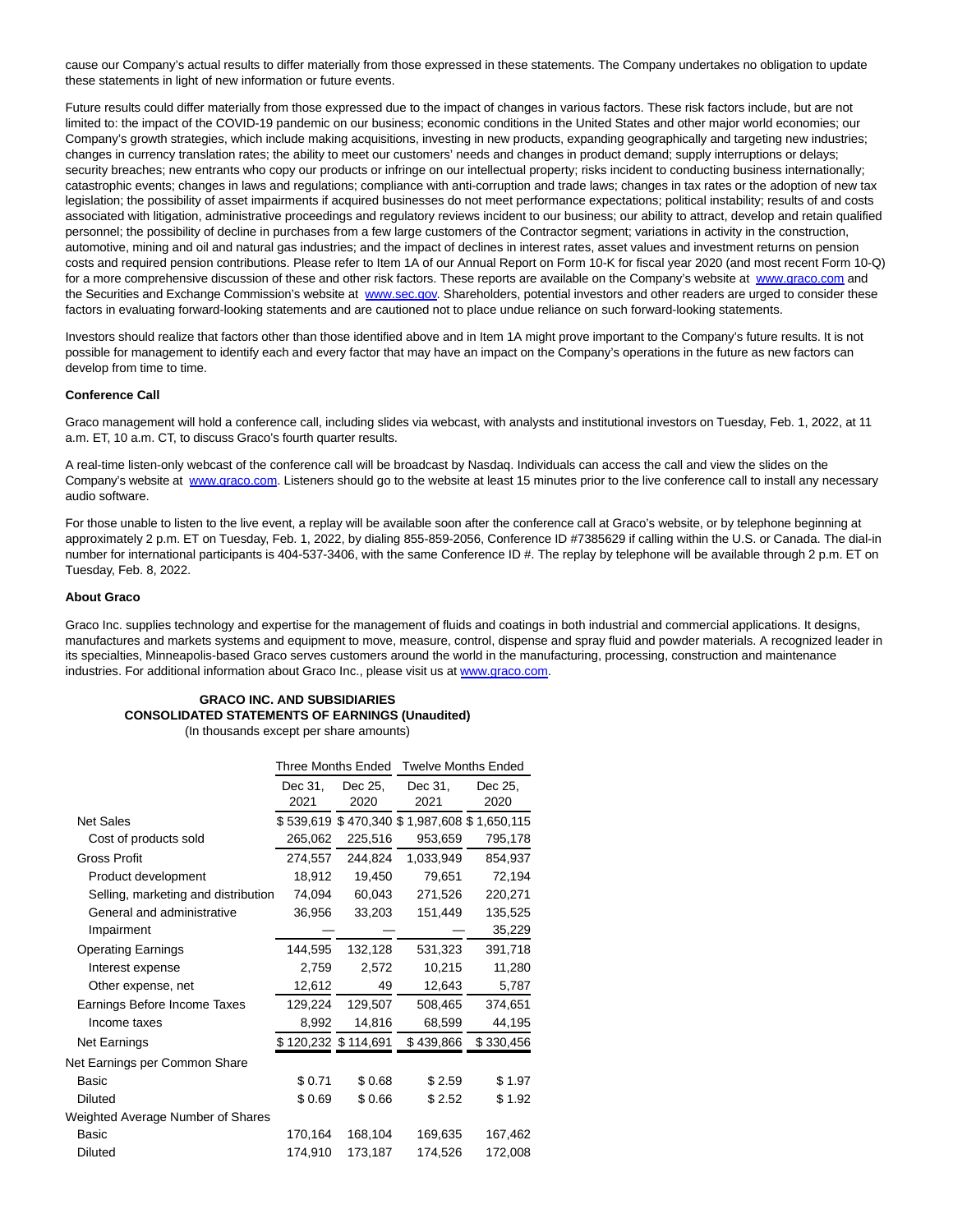## **SEGMENT INFORMATION (Unaudited)**

(In thousands)

|                                 | Three Months Ended  |                   | <b>Twelve Months Ended</b>                  |           |  |
|---------------------------------|---------------------|-------------------|---------------------------------------------|-----------|--|
|                                 | Dec 31,             | Dec 25.           | Dec 31,                                     | Dec 25,   |  |
|                                 | 2021                | 2020              | 2021                                        | 2020      |  |
| <b>Net Sales</b>                |                     |                   |                                             |           |  |
| Industrial                      | \$239.917 \$212.904 |                   | \$840.256                                   | \$677.680 |  |
| Process                         | 112.836             | 83.495            | 397.626                                     | 326,105   |  |
| Contractor                      | 186,866             | 173.941           | 749,726                                     | 646,330   |  |
| Total                           |                     |                   | \$539,619 \$470,340 \$1,987,608 \$1,650,115 |           |  |
| <b>Operating Earnings</b>       |                     |                   |                                             |           |  |
| Industrial                      | \$88,637            | \$78,565          | \$296.542                                   | \$226,575 |  |
| Process                         | 26,114              | 18,528            | 91,037                                      | 64.498    |  |
| Contractor                      | 35,178              | 39,969            | 169,518                                     | 164,549   |  |
| Unallocated corporate (expense) | (5, 334)            | (4,934)           | (25, 774)                                   | (28, 675) |  |
| Impairment                      |                     |                   |                                             | (35,229)  |  |
| Total                           | S.                  | 144,595 \$132,128 | \$531,323                                   | \$391,718 |  |

# **GRACO INC. AND SUBSIDIARIES**

## **CONSOLIDATED BALANCE SHEETS (Unaudited)**

(In thousands)

|                                                             | Dec 31,<br>2021         | Dec 25,<br>2020 |
|-------------------------------------------------------------|-------------------------|-----------------|
| <b>ASSETS</b>                                               |                         |                 |
| <b>Current Assets</b>                                       |                         |                 |
| Cash and cash equivalents                                   | \$624,302               | \$378,909       |
| Accounts receivable, less allowances of \$3,900 and \$4,400 | 325,132                 | 314,946         |
| Inventories                                                 | 382,301                 | 285,704         |
| Other current assets                                        | 31,886                  | 44,242          |
| Total current assets                                        | 1,363,621               | 1,023,801       |
| Property, Plant and Equipment, net                          | 451,061                 | 350,750         |
| Goodwill                                                    | 356,255                 | 347,603         |
| Other Intangible Assets, net                                | 149,740                 | 160,669         |
| <b>Operating Lease Assets</b>                               | 30,046                  | 37,807          |
| Deferred Income Taxes                                       | 55,786                  | 25,828          |
| <b>Other Assets</b>                                         | 36,689                  | 41,670          |
| <b>Total Assets</b>                                         | \$2,443,198 \$1,988,128 |                 |
| <b>LIABILITIES AND SHAREHOLDERS' EQUITY</b>                 |                         |                 |
| <b>Current Liabilities</b>                                  |                         |                 |
| Notes payable to banks                                      | \$43,489                | \$22,183        |
| Current portion of long term debt                           | 75,000                  |                 |
| Trade accounts payable                                      | 78,432                  | 58,305          |
| Salaries and incentives                                     | 82,941                  | 52,005          |
| Dividends payable                                           | 35,771                  | 31,636          |
| Other current liabilities                                   | 191,159                 | 157,260         |
| <b>Total current liabilities</b>                            | 506,792                 | 321,389         |
| Long-term Debt                                              | 75,000                  | 150,000         |
| Retirement Benefits and Deferred Compensation               | 106,897                 | 184,747         |
| <b>Operating Lease Liabilities</b>                          | 23,527                  | 29,224          |
| Deferred Income Taxes                                       | 10,661                  | 10,264          |
| <b>Other Non-current Liabilities</b>                        | 10,978                  | 8,600           |
| Shareholders' Equity                                        |                         |                 |
| Common stock                                                | 170,308                 | 168,568         |
| Additional paid-in-capital                                  | 742,288                 | 671,206         |
| Retained earnings                                           | 876,916                 | 568,295         |
| Accumulated other comprehensive income (loss)               | (80, 169)               | (124, 165)      |
| Total shareholders' equity                                  | 1,709,343               | 1,283,904       |
| Total Liabilities and Shareholders' Equity                  | \$2,443,198 \$1,988,128 |                 |
|                                                             |                         |                 |

**GRACO INC. AND SUBSIDIARIES**